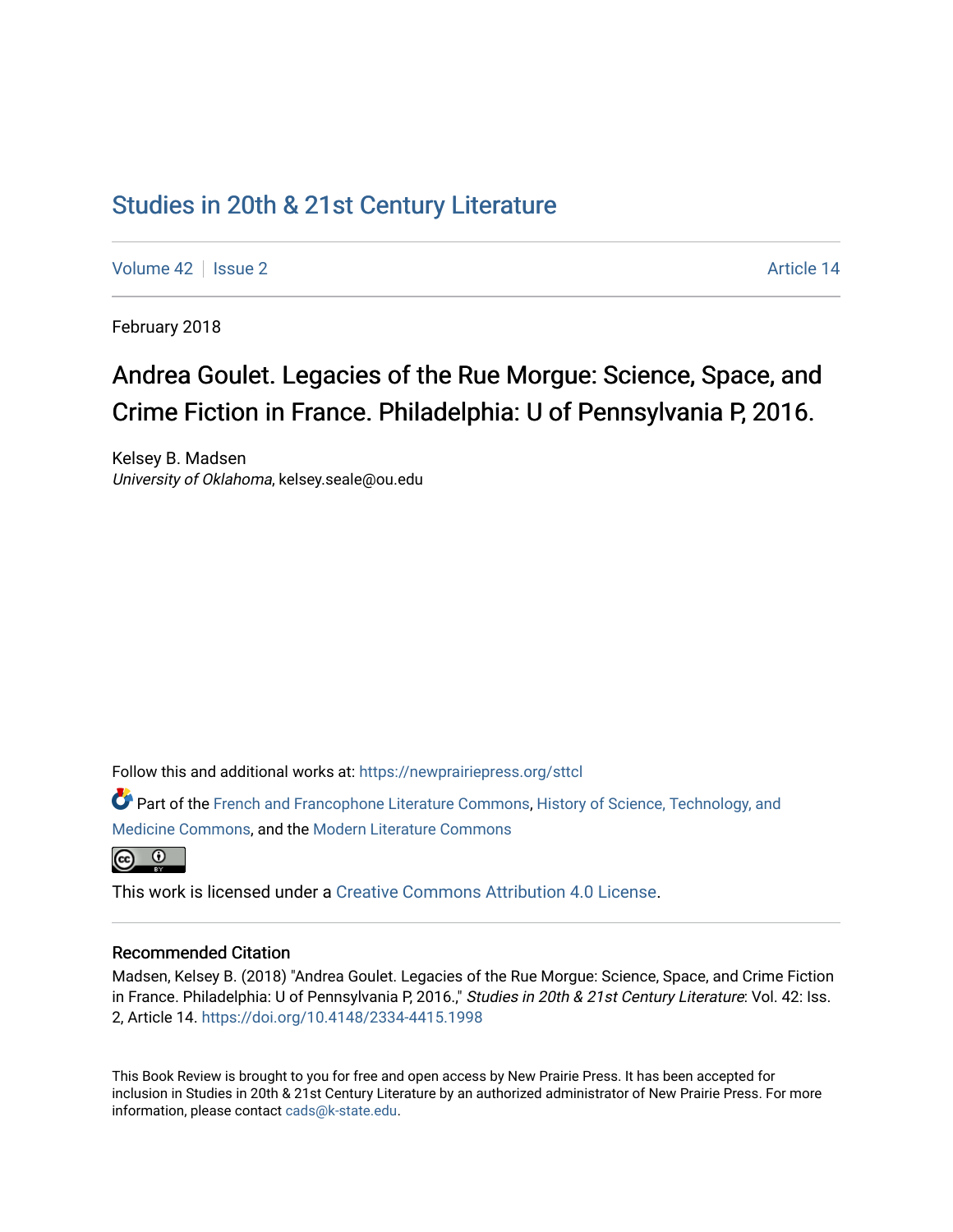### Andrea Goulet. Legacies of the Rue Morgue: Science, Space, and Crime Fiction in France. Philadelphia: U of Pennsylvania P, 2016.

### Abstract

Review of Andrea Goulet. Legacies of the Rue Morgue: Science, Space, and Crime Fiction in France. Philadelphia: U of Pennsylvania P, 2016. 295pp.

### Keywords

Genre Studies, Detective Novel, Crime Fiction, Science, Geography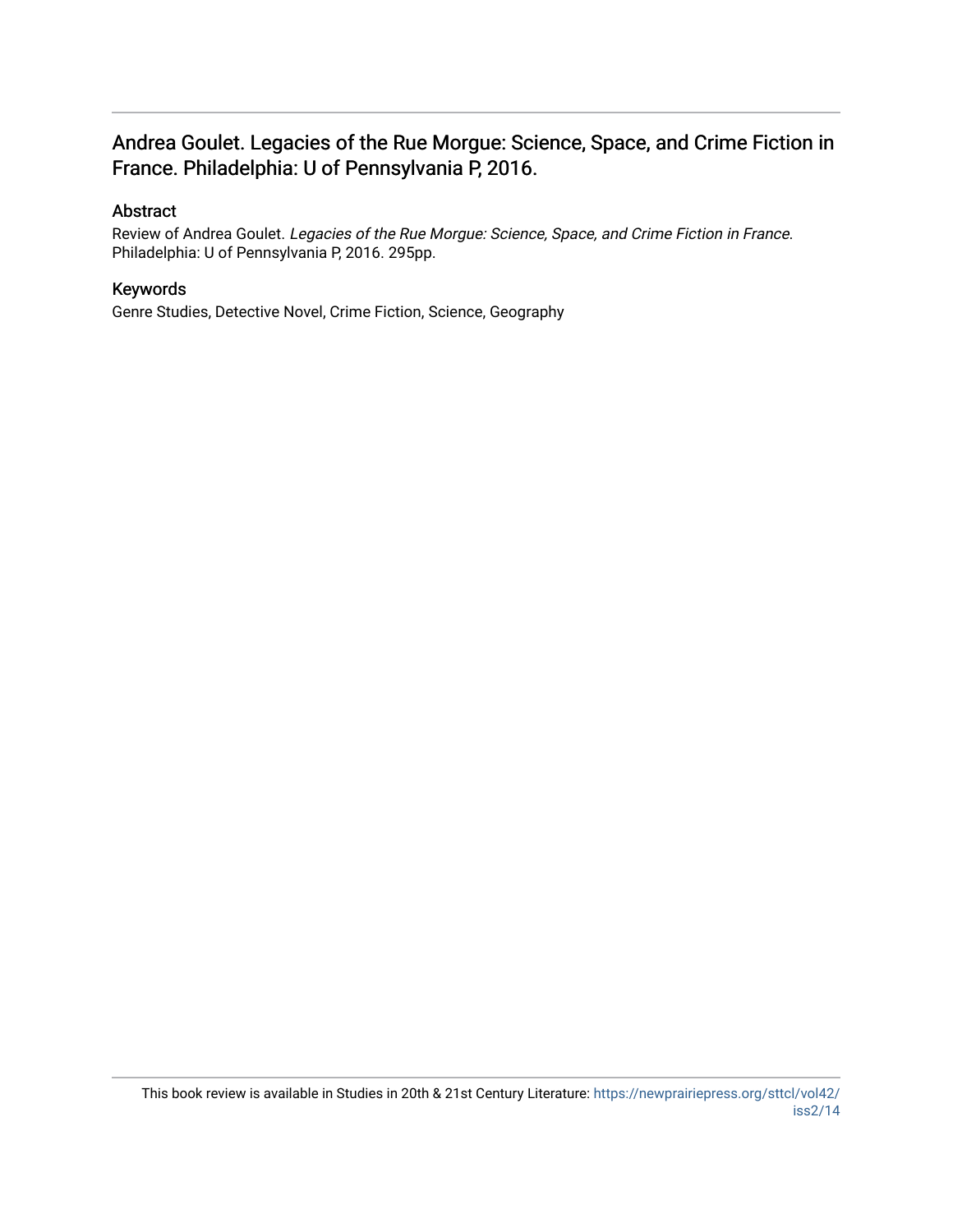Andrea Goulet. *Legacies of the Rue Morgue: Science, Space, and Crime Fiction in France*. Philadelphia: U of Pennsylvania P, 2016. 295pp.

Leading the reader through catacombs, ruins, trenches, and roadways, Andrea Goulet traces the political and scientific preoccupations of French crime fiction from the mid-nineteenth century to the present. Goulet argues that spatial, scientific, and political themes essential to the genre have been present since Edgar Allen Poe's influential short story "The Murders in the Rue Morgue" (1841). According to Goulet, Poe's story introduced a "specific spatial imaginary" that "brings the philosophical and scientific concerns of the nineteenth century to bear on the narrative of crime" (3). Like her first book, *Optiques: The Science of the Eye and the Birth of Modern French Fiction* (2006), Goulet's *Legacies of the Rue Morgue* continues her scholarship on the intersection between scientific advances and corresponding literary trends.

In *Legacies of the Rue Morgue*, Goulet notes that while the genre of the *roman policier* 'crime novel' is implicitly "invested in myths of rationality," it is also haunted by that which lies at the origin of its tales: violent death (4). Goulet argues that "[t]hrough its spatial logics, Poe's *Rue Morgue* bequeathed to its generic descendants two irresolvable tensions: between abstract intellection and bodily violence, and between (inter-)national politics and domestic privacy" (11). Goulet deftly highlights the influence of contemporaneous scientific theories on crime fiction, both in its portrayal of the (rational) methods of detectives and its depiction of the (irrational) violence inherent in human nature. Over the course of the nineteenth century, geology and paleontology unearthed a history of natural catastrophes and extinctions; these now-dormant upheavals beneath the streets of Paris seemed like ancient oracles of the nation's political instability during a century that saw successive revolutions. Furthermore, the supposed *lieu clos*  'closed space' of a crime invariably lacks a hermetic seal; national history or international commerce frequently invade even the most remote spaces.

In keeping with the narrative importance of location in crime fiction, Goulet organizes her book according to spatial themes: a vertical axis pierces the ground, the psyche, and the past, while a horizontal axis spreads across the mapped surfaces of crimes scenes and international thoroughfares. After an extensive preface about Poe's influence, followed by an introductory chapter, Goulet digs into the "vertical" dimension of French crime fiction from the 1850s to the present in the three dense chapters that comprise "Part I: Archeologies." In the nineteenth century, Baron Haussmann's road-widening project in the center of Paris leveled medieval structures and unearthed artifacts of the ancient, as well as prehistoric, past. Drawing upon the geological discoveries of Georges Cuvier, the evolutionary theories of Charles Darwin, and the psychological trauma theories of Nicolas Abraham and Maria Torok, Goulet demonstrates how crime writers employ science to explore contemporary personal and national anxieties. Part I includes, among